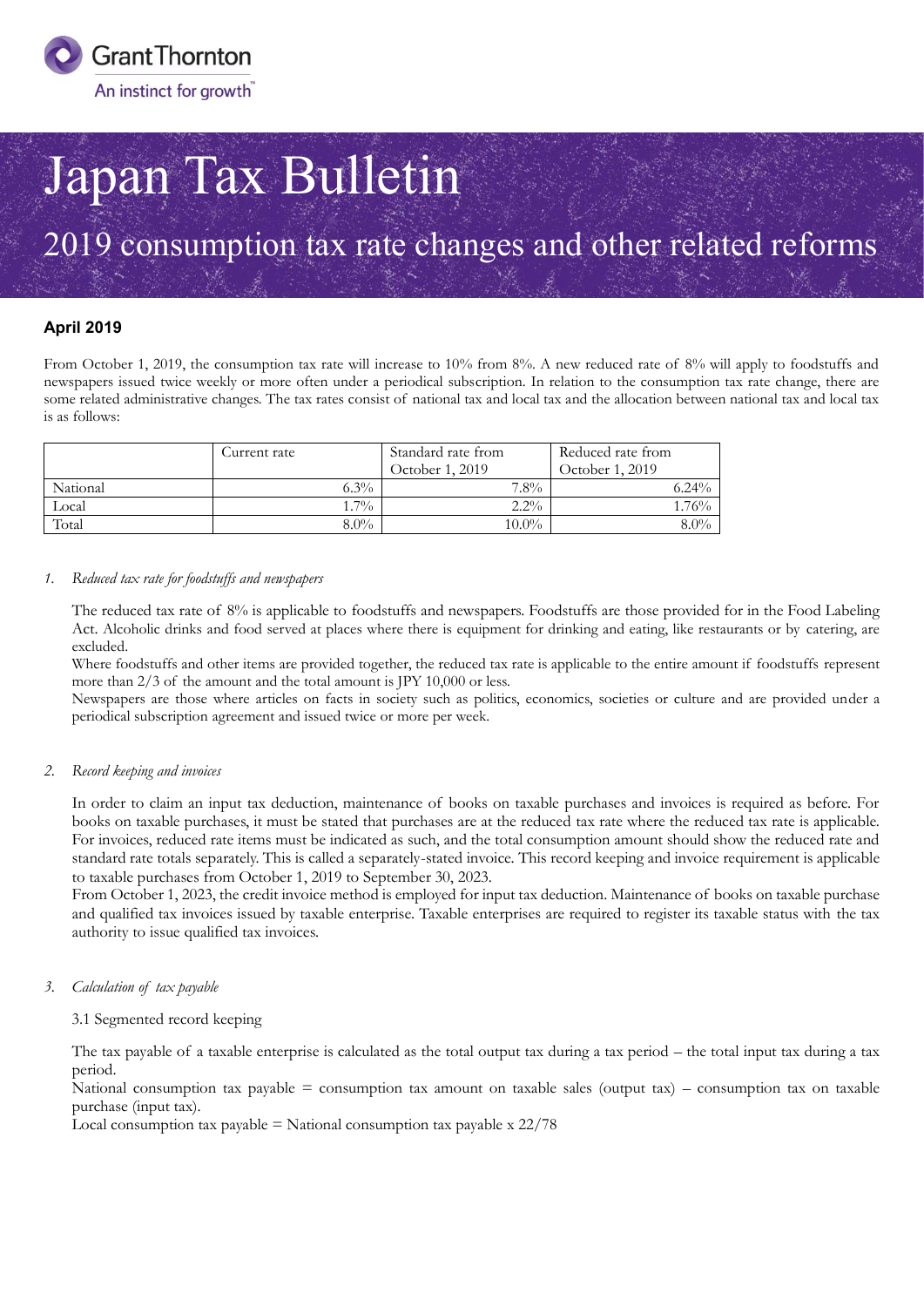

## An instinct for growth<sup>"</sup>

|                            | <b>Calculation method</b>             |                                                                     |  |
|----------------------------|---------------------------------------|---------------------------------------------------------------------|--|
|                            | October 1, 2019 to September 30,      | From October 1, 2023 onwards                                        |  |
|                            | 2023                                  |                                                                     |  |
| Output tax                 | (Total taxable sales at standard rate | Principle                                                           |  |
|                            | (including consumption tax            | (Total taxable sales at standard rate (including consumption tax    |  |
|                            | amount) x $100/110$ x $7.8/100$ ) +   | amount) x $100/110$ x $7.8/100$ ) + (total taxable sales at reduced |  |
|                            | (total taxable sales at reduced rate  | rate (including consumption tax amount) x 100/108 x 6.24/100)       |  |
| (including consumption tax |                                       | Exception                                                           |  |
|                            | amount) x $100/108$ x 6.24/100)       | Total consumption tax amounts in qualified tax invoices x           |  |
|                            |                                       | 78/100                                                              |  |
| Input tax                  | (Total taxable purchases at standard  | Principle                                                           |  |
|                            | rate (including consumption tax       | Total consumption tax amounts on taxable purchases in qualified     |  |
|                            | amount) x $100/110$ x $7.8/100$ +     | tax invoices x $78/100$ + consumption tax amount on receipts of     |  |
|                            | (total taxable purchases at reduced   | foreign cargo out of bonded area.                                   |  |
|                            | rate (including consumption tax       | <b>Exception</b>                                                    |  |
|                            | amount) x $100/108$ x $6.24/100$ ) +  | (Total taxable purchases at standard rate (including consumption    |  |
|                            | consumption tax amount on             | tax amount) x $100/110$ x $7.8/100$ ) + (total taxable purchase at  |  |
|                            | receipts of foreign cargo out of      | reduced rate (including consumption tax amount) x 100/108 x         |  |
|                            | bonded area.                          | $6.24/100$ ) + consumption tax amount on receipts of foreign        |  |
|                            |                                       | cargo out of bonded area.                                           |  |

In order to calculate tax payable correctly, a taxable enterprise is required to keep records for standard rate transactions and reduced rate transactions separately.

#### 3.2 Special rules for Small and Medium-Sized Enterprises (SMEs)

Special rules will be introduced in order to reduce the burden of keeping separate records for standard rate transactions and reduced rate transactions for SMEs.

An SME is an enterprise with taxable sales during its base period (the tax period two years prior to the current tax period) of JPY50 million or less.

- (i) Special rules for calculating output tax
	- (a) An SME will be allowed to calculate its reduced rate taxable sales by multiplying its total taxable sales by a fixed ratio.
	- (b) For SMEs engaged in wholesale or retail and that are able to keep records of standard rate purchases and reduced rate purchases separately, the fixed ratio can be the reduced rate taxable purchases/total taxable purchases
	- (c) Alternatively, an SME is allowed to use the reduced rate taxable sales amount/total taxable sales amount, for any consecutive 10 business days during a tax period, as the fixed ratio.
	- (d) SME who is unable to calculate the fixed ratio using (b) or (c), 50% may be used as the fixed ratio.
- (ii) Special rules for calculating input tax
	- (a) An SME will also be allowed to calculate reduced rate taxable purchases by multiplying its total taxable purchases by a fixed ratio.
	- (b) SMEs in wholesale or retail that are able to keep records of standard rate sales and reduced rate sales separately, can use the reduced rate taxable sales/total taxable sales ratio as the multiplier.
	- (e) Deemed purchase ratios under simplified reporting
	- Using deemed purchase ratios under simplified reporting, which is currently available, continues to be available if an election is made.

The special rules on input and output tax are applicable from October 1, 2019 to September 30, 2023. If any tax period of a taxable enterprise straddles this period, the special rules are not applicable to the dates outside of these bounds.

#### *4. Taxable purchase from exempt enterprises*

Currently, a taxable enterprise can claim input tax deductions for purchases from exempt enterprises as long as such purchases are taxable in nature. After the qualified tax invoice system is implemented, the input tax deduction for purchases from exempt enterprises is only allowed at the percentages and rates in the following table: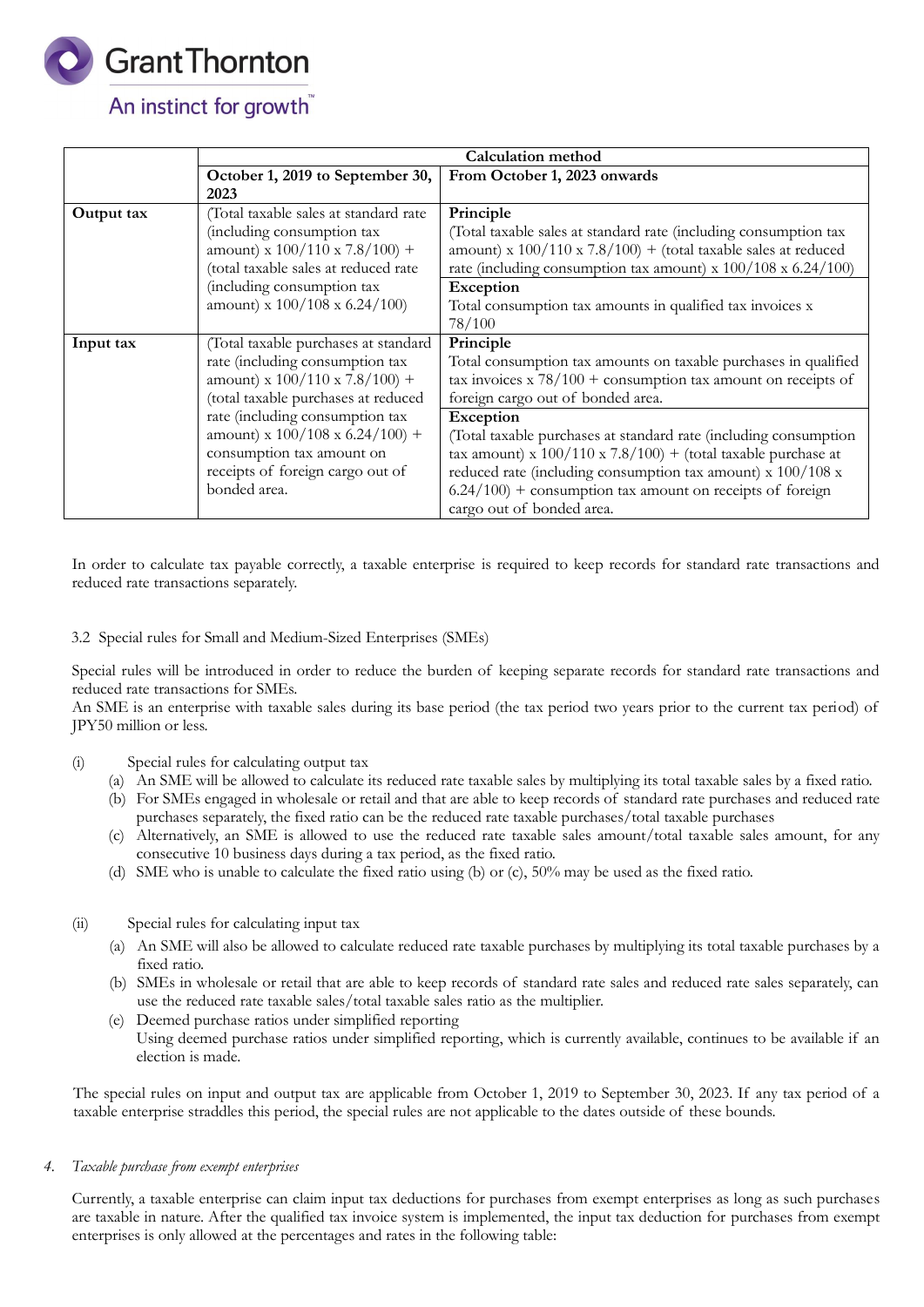**Grant Thornton** 

## An instinct for growth<sup>"</sup>

| Period                                     | Percentage |
|--------------------------------------------|------------|
| From October 1, 2023 to September 30, 2026 | 80%        |
| From October 1, 2026 to September 30, 2029 | 50%        |
| After September 30, 2029                   | $0\%$      |

#### *5. Transitional measures for tax rate changes*

There are some transitional measures with respect to the change from 8% to 10%.

5.1 Passenger fares etc.

The 8% rate is applicable to passenger fares or entrance fees for theaters, museums, racecourses and amusement parks after September 30, 2019 as long as the consideration is received from April 1, 2014 to September 30, 2019.

#### 5.2 Electricity charges etc.

The 8% tax rate is applicable to electricity charges, gas charges, water charges, water charges, telephone charges under continuous contracts if the rights to receive fees are fixed from October 1, 2019 to October 31, 2019.

#### 5.3 Contracted works

The 8% tax rate is applicable to deliveries of contracted works after September 30, 2019 if the contracts were entered into from October 1, 2013 to March 31, 2019.

#### 5.4 Lease of assets

The 8% tax rate is applicable to leases of assets after September 30, 2019 if the assets have been leased from on or before October 1, 2019 under contracts entered into from October 1, 2013 to March 31, 2019.